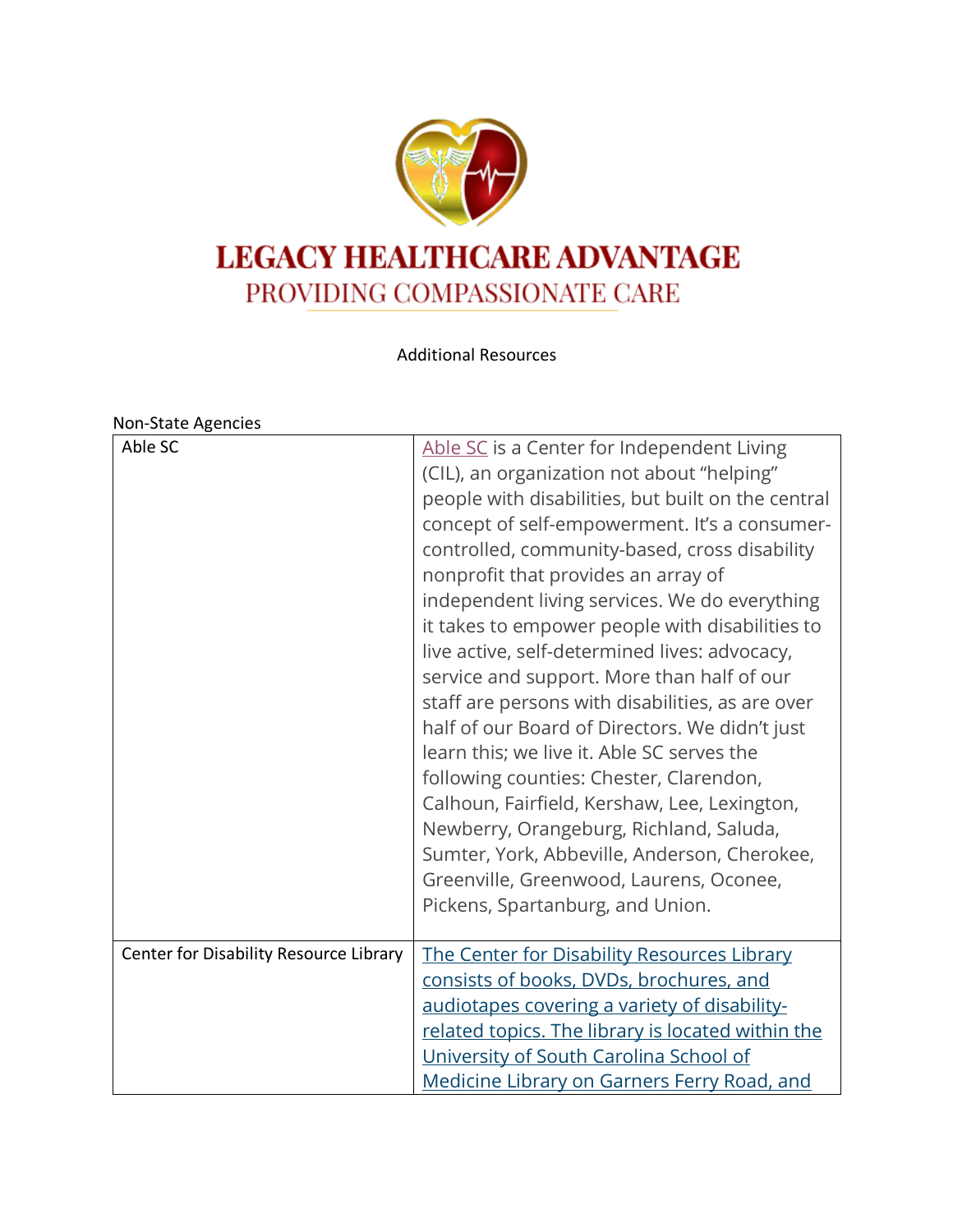|                | has reference librarians available, Monday-<br><u>Friday.</u>                                                                                                                                                                                                                                                                                                      |
|----------------|--------------------------------------------------------------------------------------------------------------------------------------------------------------------------------------------------------------------------------------------------------------------------------------------------------------------------------------------------------------------|
| I.M.P.A.C.T    | <b>Individuals Motivating People to Achieve</b><br>Change Together (I.M.P.A.C.T.) is a state-wide<br>self-advocacy council for South<br>Carolina. IMPACT SC members present and<br>attend statewide and national conferences and<br>represent our state by participating in various<br>committees to address issues, such as,<br>transportation and voting rights. |
| Self-Advocates | Self Advocates Becoming Empowered (SABE) is<br>the oldest national self-advocacy organization<br>in the country. SABE's mission since its<br>formation in 1990 has been to support people<br>with intellectual and developmental disabilities<br>in speaking up for themselves on issues that<br>impact their lives.                                               |
| <b>TASC</b>    | Transition Alliance of South Carolina is focused<br>on providing interagency teams the resources<br>to increase their capacity to collaboratively and<br>effectively serve young adults with intellectual<br>and developmental disabilities who are<br>transitioning from high school to adult-life.                                                               |
| CP Guide       | Cerebral Palsy Guide provides free educational<br>materials, financial options and support to<br>help those across the country affected by this<br>disorder.                                                                                                                                                                                                       |
| Awareness      | Have You Ever Thought About What It Would<br>Be Like To Have a Disability? (PDF)                                                                                                                                                                                                                                                                                   |
| Arc            | <b>The South Carolina chapter</b><br><b>Myrtle Beach chapter</b><br><b>National Chapter</b>                                                                                                                                                                                                                                                                        |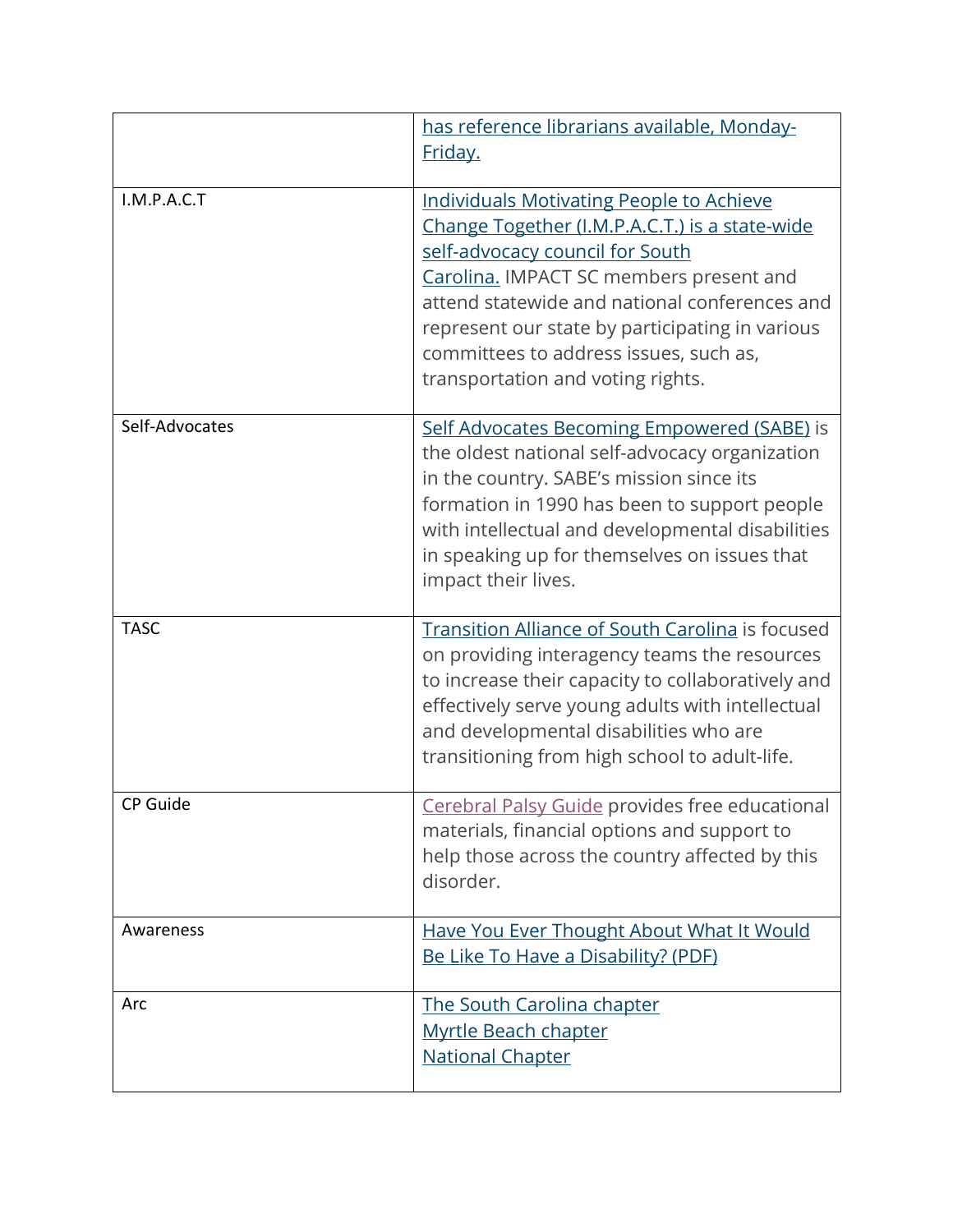| <b>Brain Injury SC</b>     | <b>Brain Injury Association of South Carolina</b>                                                                                                                                                                                                                                                                                                                                                                                                      |
|----------------------------|--------------------------------------------------------------------------------------------------------------------------------------------------------------------------------------------------------------------------------------------------------------------------------------------------------------------------------------------------------------------------------------------------------------------------------------------------------|
|                            | <b>Brain Injury Association of America</b>                                                                                                                                                                                                                                                                                                                                                                                                             |
| <b>FSC</b>                 | <b>Family Connection SC</b><br>Families with shared experiences are uniquely<br>qualified to help each other, offering support,<br>guidance and encouragement. Because of this,<br>all of our programs and services are family<br>centered and based on the concept of parent-<br>to-parent support. Whether you're just<br>beginning your journey or have a question<br>along the way, we offer a variety of services<br>and resources that can help. |
| <b>SC Access</b>           | <b>Information on Aging and Disabilities Services</b>                                                                                                                                                                                                                                                                                                                                                                                                  |
| SC Assist. Technology      | South Carolina Assistive Technology Program                                                                                                                                                                                                                                                                                                                                                                                                            |
| <b>SCAS</b>                | <b>South Carolina Autism Society</b>                                                                                                                                                                                                                                                                                                                                                                                                                   |
| <b>DDC</b>                 | South Carolina Developmental Disabilities<br>Council                                                                                                                                                                                                                                                                                                                                                                                                   |
| <b>SCSIA</b>               | <b>SC Spinal Cord Injury Association</b><br><b>National Spinal Cord Injury Association</b>                                                                                                                                                                                                                                                                                                                                                             |
| <b>Special Olympics SC</b> | <b>Special Olympics South Carolina</b>                                                                                                                                                                                                                                                                                                                                                                                                                 |
| <b>USC</b>                 | <b>Supported Community Living Initiative Website</b>                                                                                                                                                                                                                                                                                                                                                                                                   |
| <b>HHS</b>                 | United States Dept. of Health & Human<br>Services - Office on Disability                                                                                                                                                                                                                                                                                                                                                                               |
| <b>VOR</b>                 | VOR is a national organization that advocates<br>for high quality care and human rights for<br>people with intellectual and developmental<br>disabilities.                                                                                                                                                                                                                                                                                             |
|                            | Young adults with an intellectual disability can<br>realize their dreams of a college education.                                                                                                                                                                                                                                                                                                                                                       |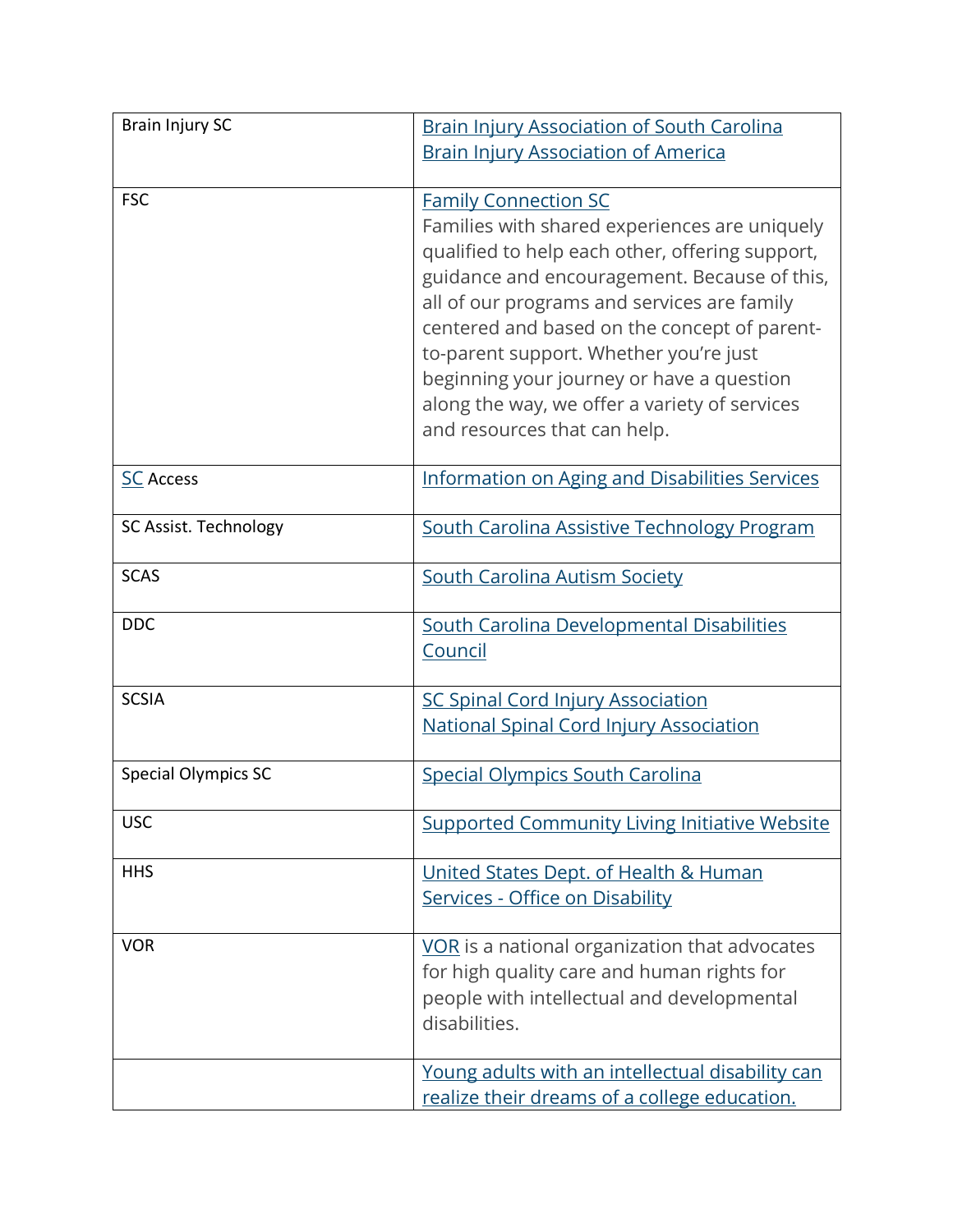| Five South Carolina colleges offer programs      |
|--------------------------------------------------|
| that deliver the full college experience and the |
| lifelong benefits that go with it.               |
|                                                  |

## State Agencies

| SC Able       | The South Carolina Achieving a Better                                      |
|---------------|----------------------------------------------------------------------------|
|               | Life Experience ("SC ABLE") Savings                                        |
|               | Program, allows individuals with                                           |
|               | disabilities the opportunity to save and                                   |
|               | invest money without jeopardizing                                          |
|               | existing government benefits such as                                       |
|               | Medicaid and Supplemental Security                                         |
|               | Income (SSI). The State Treasurer's                                        |
|               | Office is excited to offer this program to                                 |
|               | the citizens of South Carolina. Learn                                      |
|               | more about SC ABLE                                                         |
|               | at https://www.scable.org/                                                 |
|               |                                                                            |
| SC.gov        | South Carolina State Government Web                                        |
|               | <b>Site</b>                                                                |
|               |                                                                            |
| COC           | <b>Continuum of Care</b>                                                   |
|               |                                                                            |
| <b>DAODAS</b> | Department of Alcohol and Other Drug                                       |
|               | <b>Abuse Services</b>                                                      |
|               |                                                                            |
| <b>OSES</b>   | The Office of Special Education                                            |
|               | Services (OSES) is excited to announce                                     |
|               | the release of the <b>Autism Spectrum</b>                                  |
|               | Disorder (ASD) Virtual Library on the                                      |
|               | SCDE Website. The ASD Virtual Library                                      |
|               | has been designed to provide research,                                     |
|               |                                                                            |
|               | resources, printable materials, and                                        |
|               | links to information on ASD. Created to                                    |
|               | support educators, administrators,<br>parents, students, and the public in |